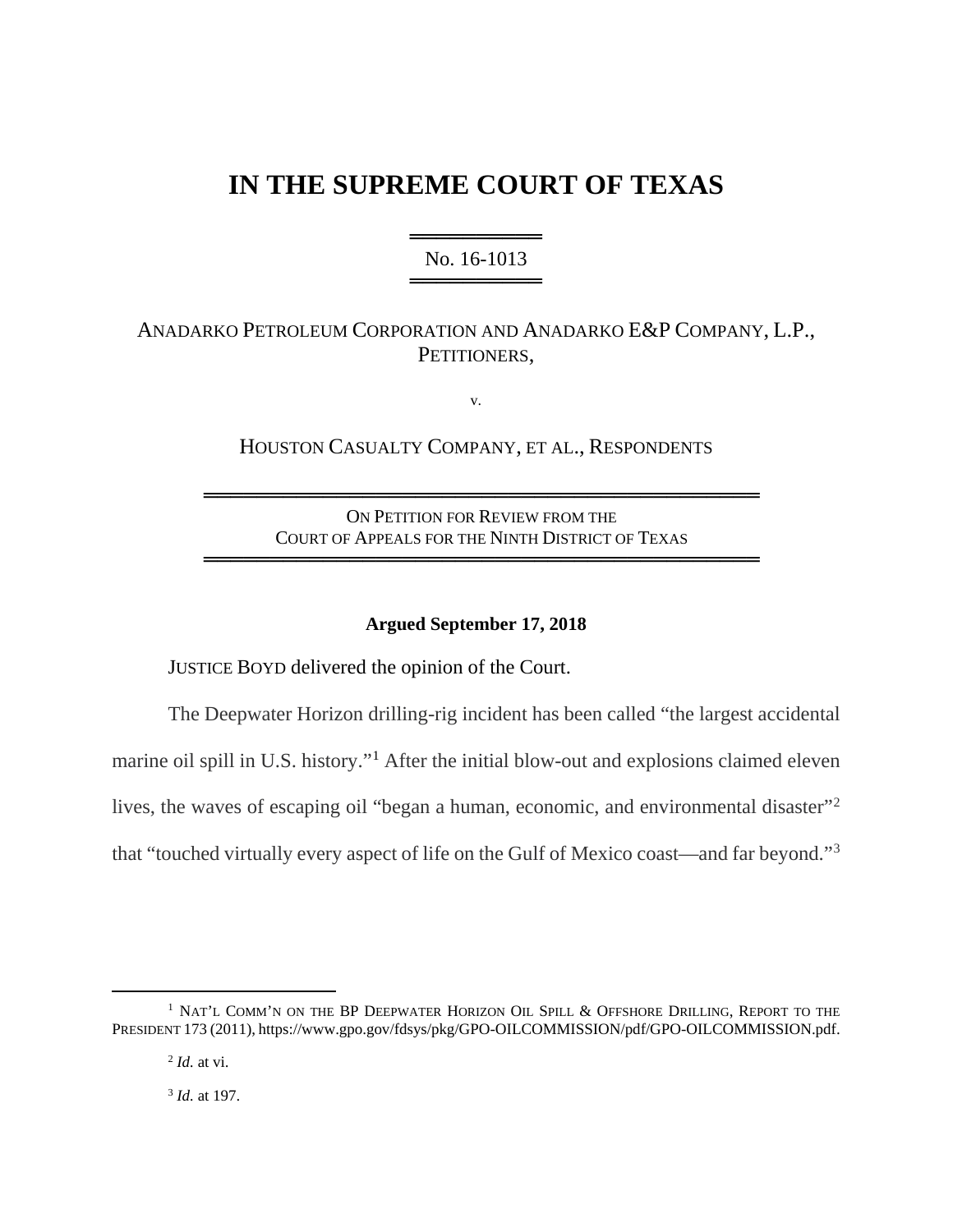Predictably, the lingering ripples include legal disputes over the responsible parties' liabilities and the extent to which insurance covers their losses.

A few years ago, we addressed issues affecting insurance covering the BP entities that held the majority interest in the Deepwater Horizon operation.<sup>[4](#page-1-0)</sup> Today's case involves insurance covering minority-interest owners, Anadarko Petroleum Corporation and Anadarko E&P Company, L.P. (collectively, Anadarko). The parties have resolved most of their disagreements and now focus solely on coverage for the legal fees and related expenses Anadarko incurred defending against liability and enforcement claims. Anadarko argues that the policy covers all of its defense expenses, up to the policy's \$150 million excess-coverage limit. The policy's underwriters<sup>[5](#page-1-1)</sup> contend that a negotiated policy provision caps the excess coverage—including coverage for defense costs—at twenty-five percent of that limit. The trial court agreed with Anadarko, but the court of appeals agreed with the Underwriters. Because we conclude that the provision does not limit the excess coverage for defense expenses, we reverse the court of appeals' judgment, render judgment granting Anadarko's motion for partial summary judgment, and remand the case to the trial court for further proceedings.

<span id="page-1-0"></span>

<sup>4</sup> *See In re Deepwater Horizon*, 470 S.W.3d 452 (Tex. 2015).

<span id="page-1-1"></span><sup>5</sup> Houston Casualty Company, Allianz Global Corporate & Specialty AG, Clearwater Insurance Company, Hudson Insurance Company, Lancashire Insurance Company (UK) Limited, Navigators Insurance Company and Underwriters at Lloyd's Syndicate Nos. 33, 457, 510, 609, 623, 958, 1036, 1084, 1183, 1919, 1209, 1221, 1225, 2003, 2007, 2121, 2623, 3000, 4020, 5000 (collectively, the Underwriters).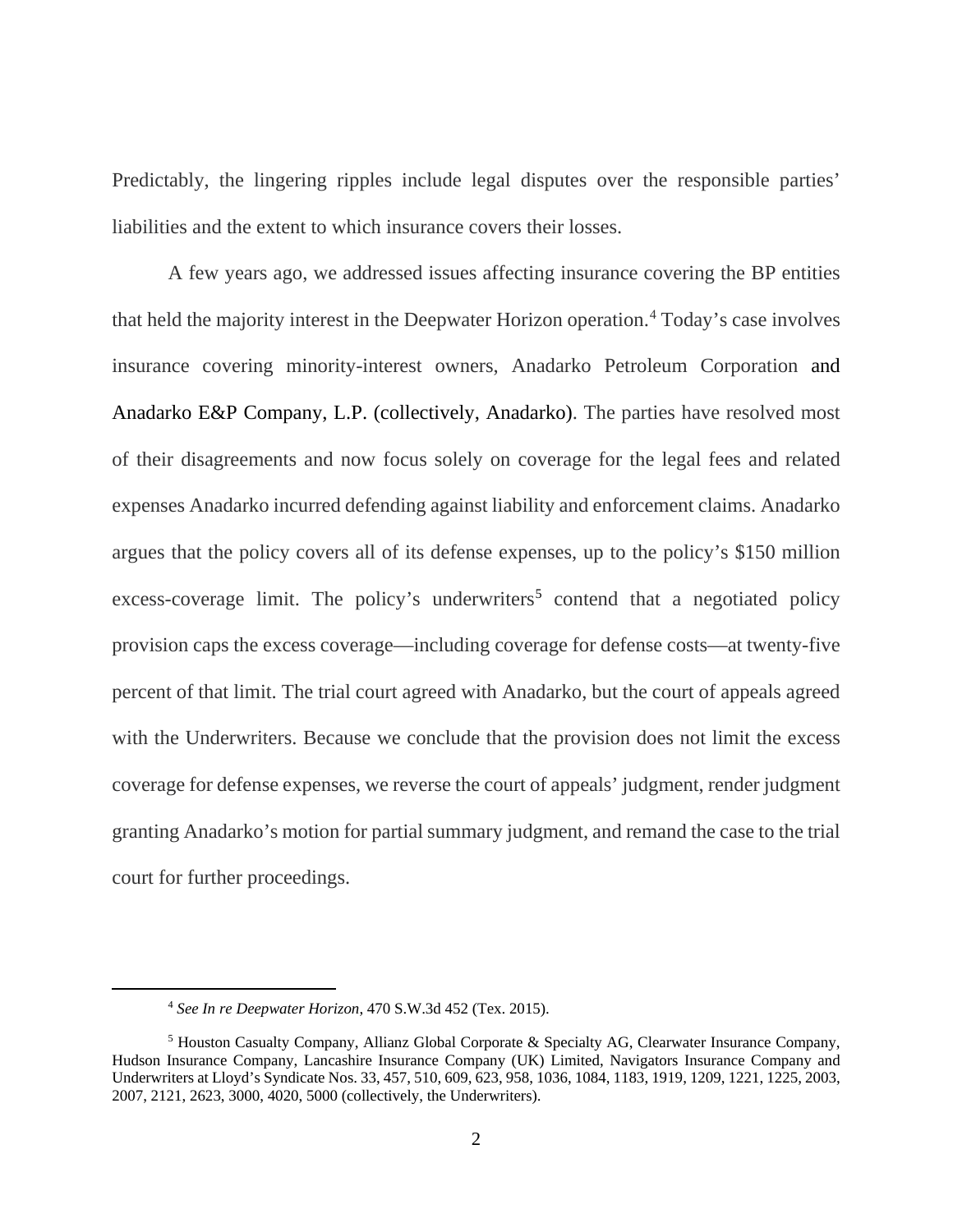# **I. Background**

Pursuant to a joint-venture arrangement with BP entities and MOEX Offshore 2007 LLC, Anadarko held twenty-five percent of the ownership interest in the Macondo Well in the deep waters of the Gulf of Mexico. On April 20, 2010, during drilling operations from the Deepwater Horizon drilling rig, the well blew out. Over the ensuing months and years, numerous third parties filed claims against the BP entities, Anadarko, and MOEX, seeking damages for bodily injury, wrongful death, and property damage. Many of those claims were consolidated into a multi-district litigation (MDL) proceeding in the federal district court for the Eastern District of Louisiana. *See In re Oil Spill by the Oil Rig "Deepwater Horizon" in the Gulf of Mexico, on April 20, 2010*, MDL 2179, 2016 WL 1394949 (E.D. La. Apr. 4, 2016). The federal government also pursued civil penalties under the Clean Water Act and a declaratory judgment of liability under the Oil Pollution Act of 1990.

The MDL court granted a declaratory judgment finding BP and Anadarko jointly and severally liable under the Oil Pollution Act. BP and Anadarko then reached a settlement agreement in which Anadarko agreed to transfer its twenty-five percent ownership interest to BP and pay BP \$4 billion. In exchange, BP agreed to release any claims it had against Anadarko and to indemnify Anadarko against all other liabilities arising out of the Deepwater Horizon incident. In light of that agreement, the United States agreed not to pursue claims against Anadarko, and the MDL court entered an order approving that agreement. *See id.*, at \*23. BP did not agree, however, to cover Anadarko's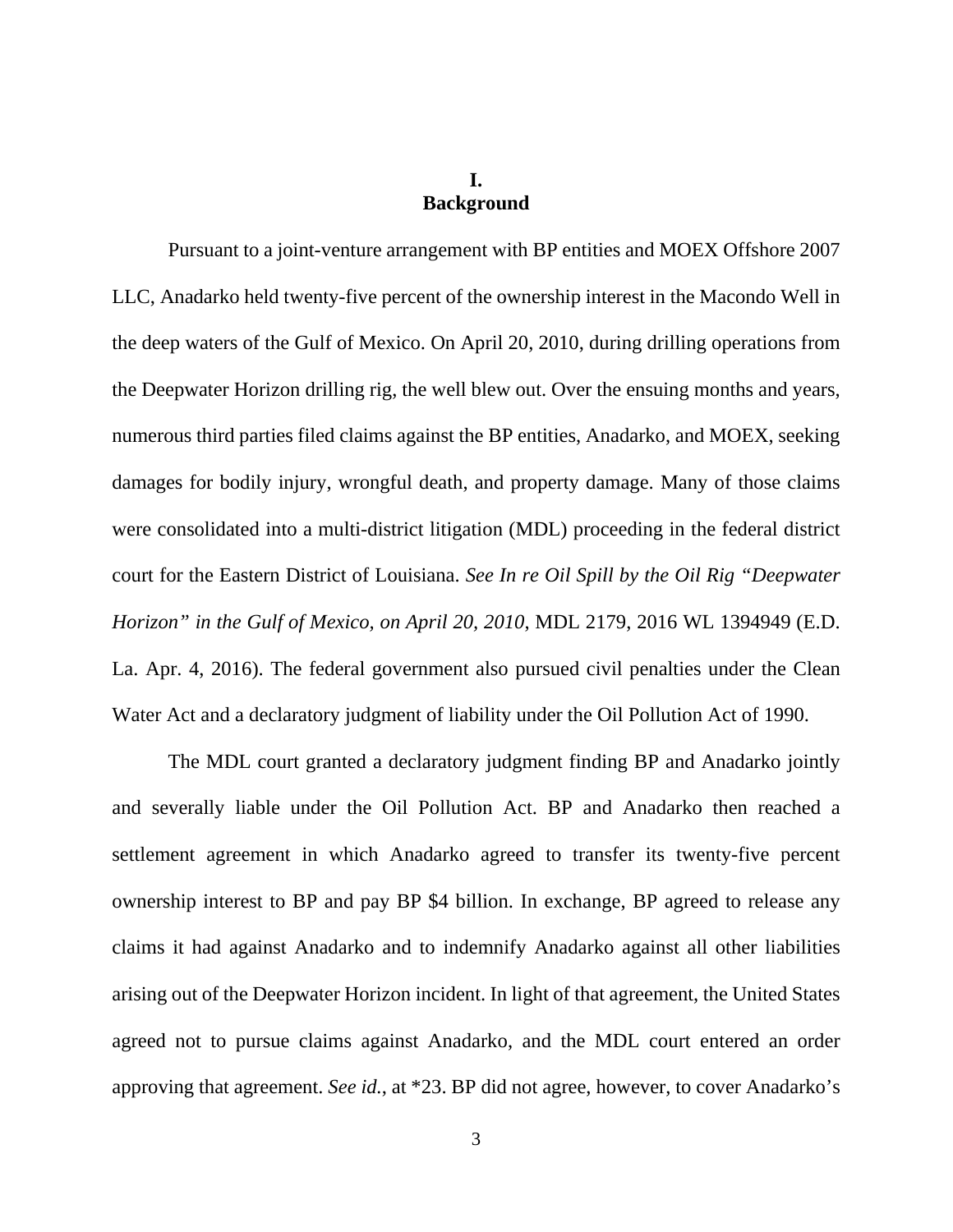legal fees and other defense expenses, which Anadarko now contends total well over \$100 million.

Before the incident, Anadarko purchased an "energy package" insurance policy through the Lloyd's London market.<sup>[6](#page-3-0)</sup> In section III, the policy provides excess-liability coverage limited to \$150 million per occurrence.[7](#page-3-1) The Underwriters paid Anadarko \$37.5 million under section III (twenty-five percent of the \$150 million limit) based on Anadarko's twenty-five percent ownership in the joint venture that operated the Deepwater Horizon. Anadarko contends that the Underwriters must also pay all of Anadarko's defense expenses, up to section III's \$150 million limit.

Unlike most general liability insurance policies, $\delta$  this policy does not require the Underwriters to defend Anadarko against liability claims. But it does require the Underwriters to reimburse Anadarko for expenses it incurs providing its own defense. Specifically, section III requires the Underwriters to "indemnify" Anadarko for its "Ultimate Net Loss," which section III defines as "the amount [Anadarko] is obligated to pay, by judgement or settlement, as damages resulting from an 'Occurrence' covered by this Policy, *including* the service of suit, institution of arbitration proceedings *and all* 

<span id="page-3-0"></span><sup>6</sup> *See Houston Expl. Co. v. Wellington Underwriting Agencies, Ltd.*, 352 S.W.3d 462, 464–66 (Tex. 2011) (describing the unique Lloyd's London insurance market).

<sup>7</sup> The policy's primary coverage under section II is not at issue in this case.

<span id="page-3-2"></span><span id="page-3-1"></span><sup>8</sup> *See, e.g.*, *D.R. Horton-Texas, Ltd. v. Markel Int'l Ins. Co.*, 300 S.W.3d 740, 743–45 (Tex. 2009) (discussing the duties to defend and indemnify under commercial general liability policies).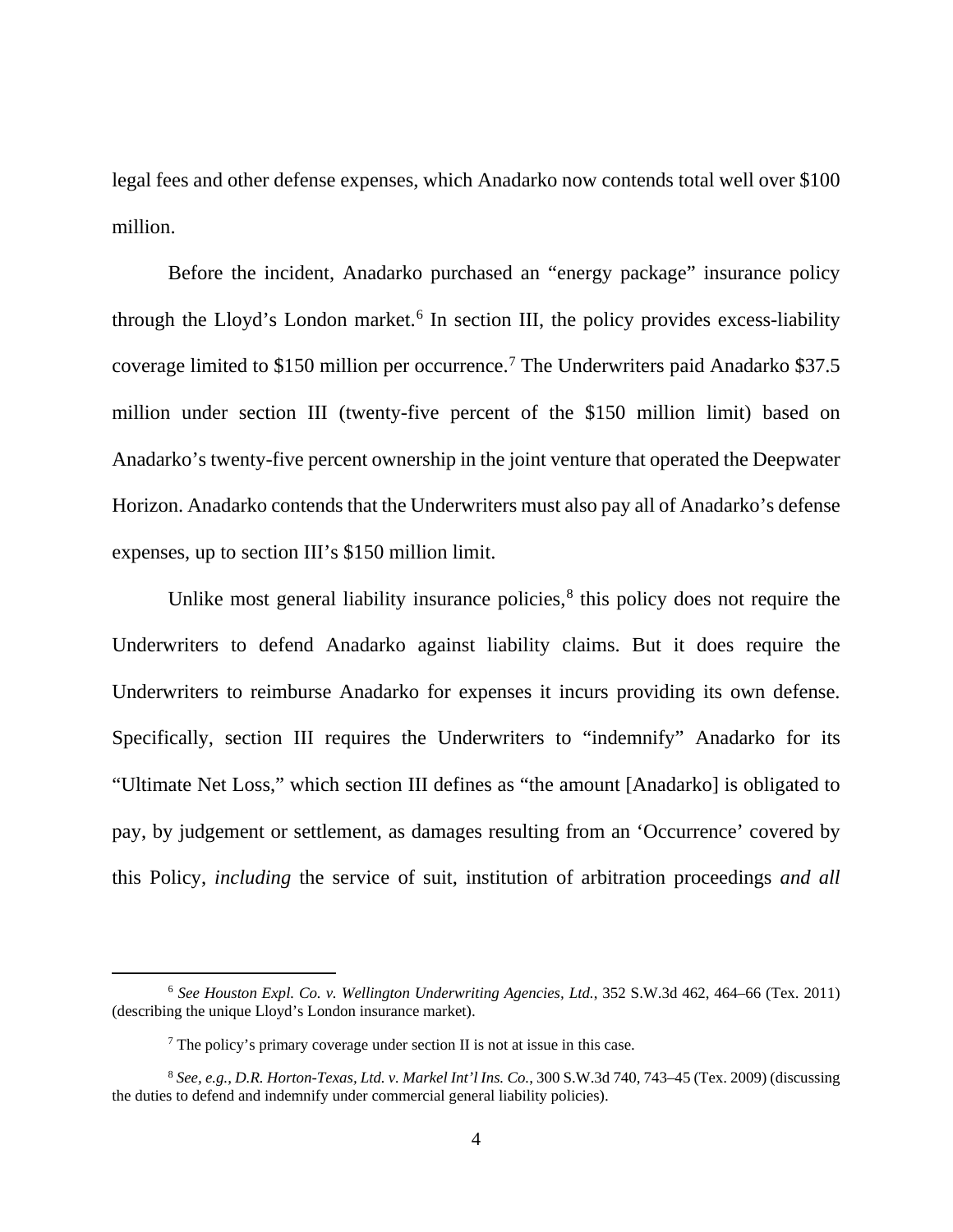'Defence Expenses' in respect of such 'Occurrence.'" [Emphases added.]<sup>[9](#page-4-0)</sup> Because "Ultimate Net Loss" includes "Defence Expenses," the Underwriters agree that section III covers the costs Anadarko incurred defending against third-party and government claims, up to section III's coverage limit.

The Underwriters contend, however, that an endorsement to section III reduces the \$150 million limit when—as here—Anadarko's liability arises out of the operations of a joint venture in which Anadarko has an ownership interest. This endorsement—entitled "Joint Venture Provision"—contains three separate clauses. The first clause imposes a coverage limit based on Anadarko's percentage ownership in a joint venture from which its liability arises:

> [A]s regards any liability of [Anadarko] which is insured under this Section III and which arises in any manner whatsoever out of the operation or existence of any joint venture . . . in which [Anadarko] has an interest, the liability of Underwriters under this Section III shall be limited to the product of (a) the percentage interest of [Anadarko] in said Joint Venture and (b) the total limit afforded [Anadarko] under this Section III.

Based on the product of Anadarko's percentage interest in the Deepwater Horizon joint venture (25%) and the total coverage limit under section III (\$150 million), the Underwriters contend that section III caps their excess-coverage liability at \$37.5 million, which they have already paid to Anadarko.

<span id="page-4-0"></span><sup>9</sup> Section III defines "Defence Expenses" to mean "investigation, adjustment, appraisal, defence and appeal costs and expenses and pre and post judgement interest, paid or incurred by or on behalf of the 'Insured.'"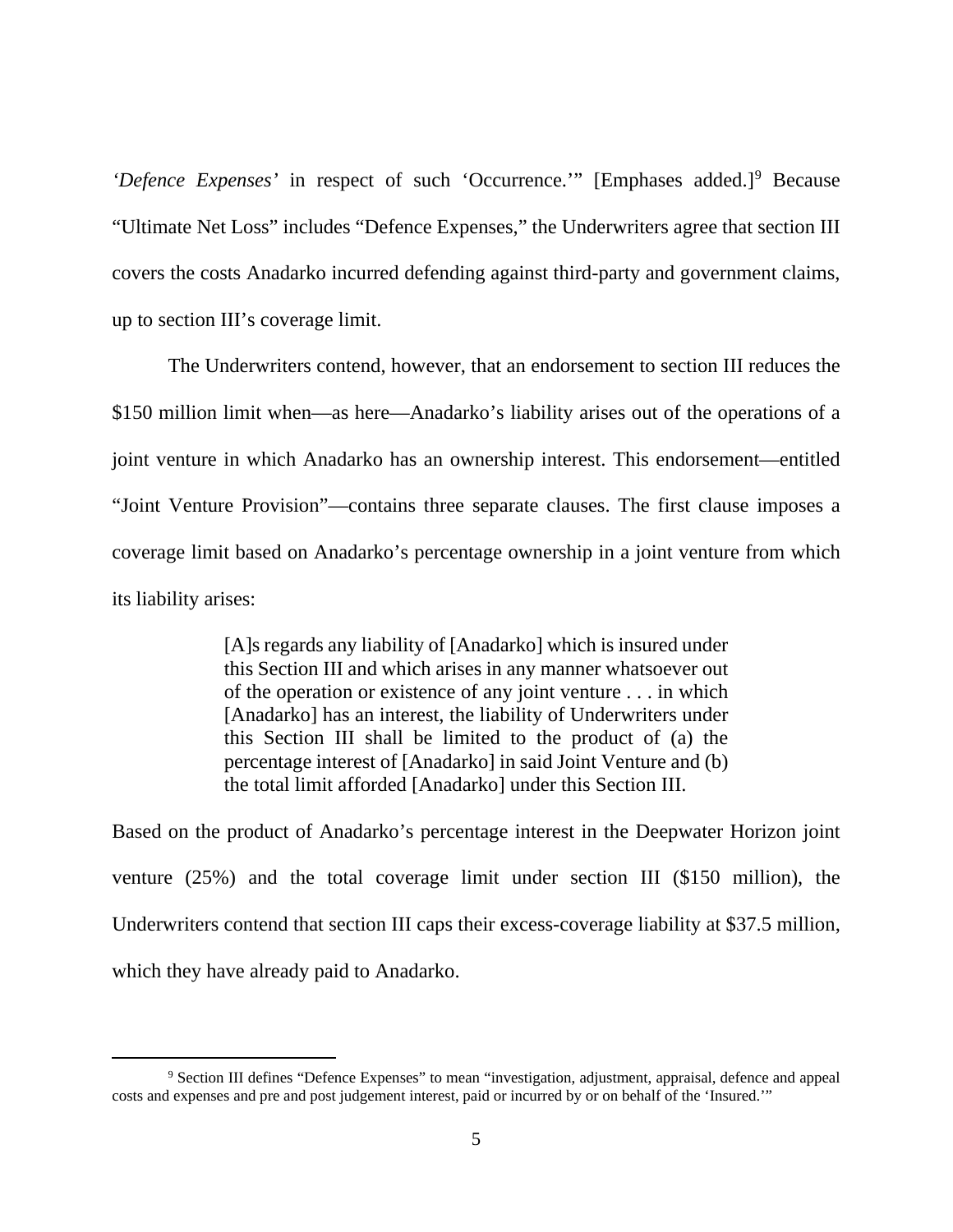The Joint Venture Provision's second clause provides an exception to the first clause's limit, which applies if Anadarko is contractually responsible for all of the joint venture's liability:

> The Joint Venture Clause shall not apply to any liability of [Anadarko], when as a result of the circumstances of the Occurrence, the terms of the Joint Venture agreement place the whole of the liability of the Joint Venture on [Anadarko].

The third clause provides another exception, which applies if a court holds Anadarko legally liable for an amount greater than the amount reflecting Anadarko's twenty-five percent interest:

> In the event [Anadarko] becomes legally liable in a court of competent jurisdiction for an amount greater than their proportionate ownership interest, Underwriters hereon agree to provide coverage to [Anadarko] to the extent the legal liability increases [Anadarko's] working interest percentage liability. If [Anadarko] becomes legally liable for a greater percentage than their ownership interest, the liability of Underwriters shall be the combination of [Anadarko's] working interest percentage ownership and the additional percentage(s) for which [Anadarko] becomes legally liable.

Anadarko agrees that the Joint Venture Provision reduces the amount the Underwriters must pay to cover Anadarko's joint-venture liabilities to third parties. So, for example, although Anadarko paid \$4 billion to settle its third-party liabilities and section III limits excess coverage to \$150 million, Anadarko agrees that the provision caps the excess coverage for the \$4 billion payment at \$37.5 million. Anadarko contends, however, that the Joint Venture Provision caps the excess coverage only for Anadarko's liabilities to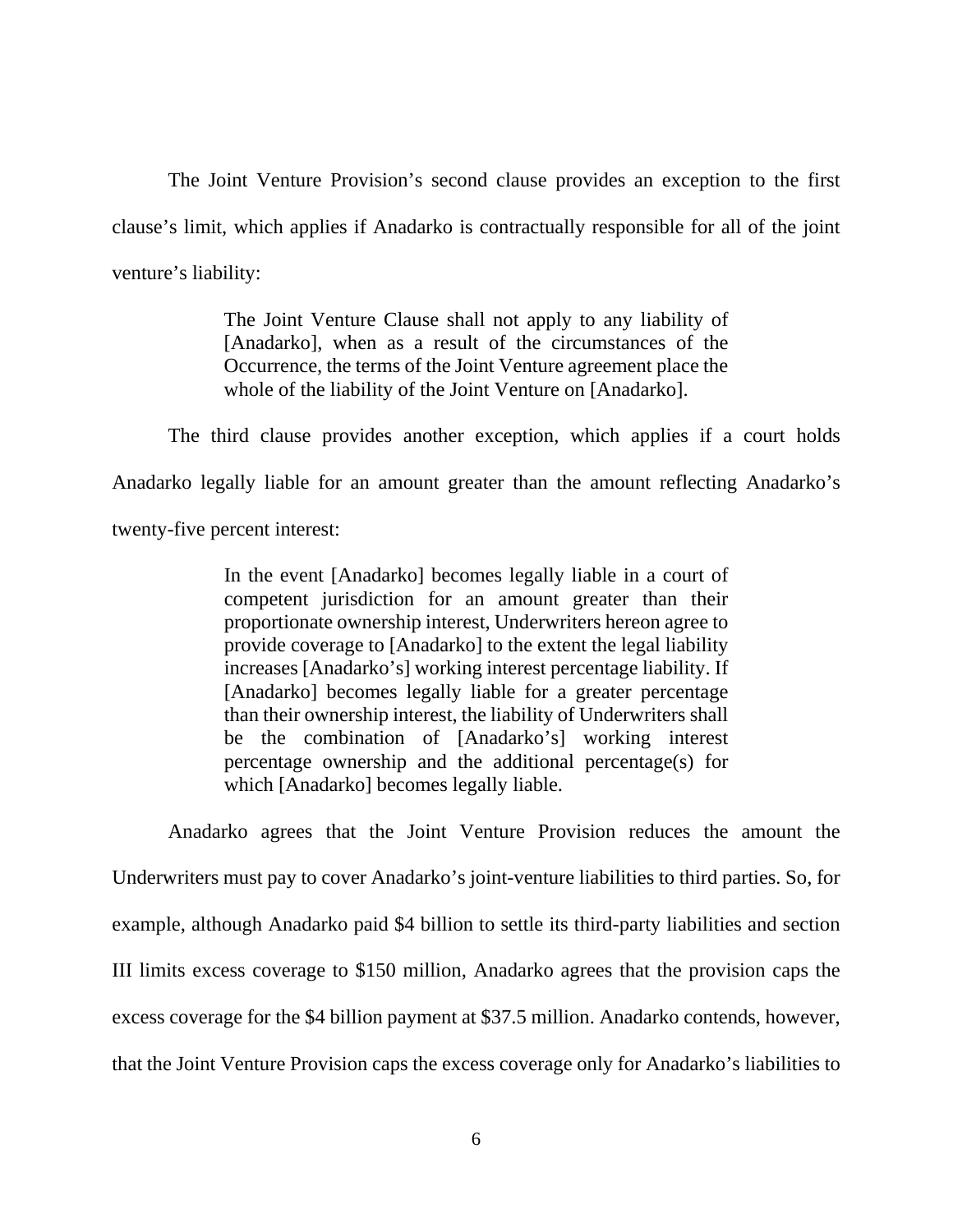third parties, and not for its "defence expenses." So in addition to the \$37.5 million already paid, the Underwriters must still pay all of Anadarko's defense costs up to the total \$150 million limit.

When the parties could not resolve their dispute, Anadarko filed this suit seeking payment of its defense expenses up to \$112.5 million (\$150 million minus the \$37.5 million already paid). The trial court denied the Underwriters' summary-judgment motion and granted Anadarko's summary-judgment motion in part. Finding the Joint Venture Provision unambiguous, the trial court concluded that the first clause applies to and limits coverage for Anadarko's defense expenses, but the third clause's exception also applies and increases the Underwriters' liability to "the combination of Anadarko's working interest percentage ownership and the additional percentage for which Anadarko becomes legally liable, . . . subject only to the limits of the policy after subtracting monies that Underwriters have already paid."

The court of appeals granted the parties' cross-petitions for permissive appeal, reversed the trial court's judgment, and rendered judgment for the Underwriters. *Hous. Cas. Co. v. Anadarko Petroleum Corp.*, 552 S.W.3d 268, 271 (Tex. App.—Beaumont 2016). The appellate court agreed with the trial court that the first clause applies to defense expenses but concluded that neither of the two exceptions applies. *Id.* at 278, 282. We granted Anadarko's petition for review and now hold that the Joint Venture Provision's first clause does not limit coverage for Anadarko's defense expenses.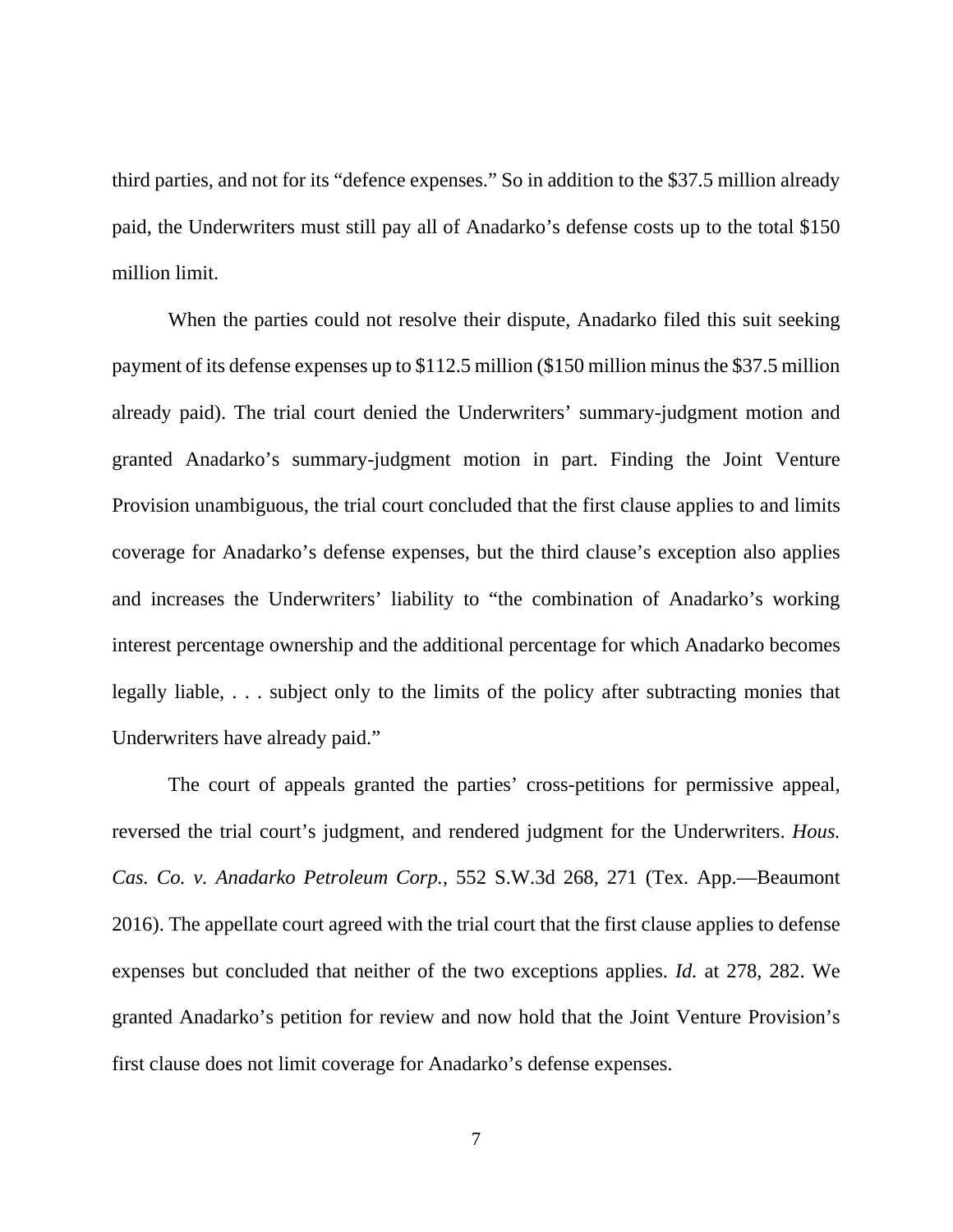# **II. The First Clause**

The primary issue is whether the Joint Venture Provision's first clause limits section III's excess-liability coverage only for amounts Anadarko was required to pay in response to third-party claims or also for amounts Anadarko paid as defense expenses. Because we conclude that the first clause does not limit the coverage for defense expenses, we need not address the second and third clauses' exceptions.

The first clause states that "the liability of Underwriters under this Section III shall be limited to" \$37.5 million.<sup>[10](#page-7-0)</sup> But that phrase immediately follows an introductory phrase: "*as regards any liability of [Anadarko]* which is insured under this Section III . . . ." [Emphasis added.] Focusing on this language, Anadarko contends that the first clause only limits the Underwriters' liability for Anadarko's "liability . . . insured," which does not include its defense expenses. In response, the Underwriters argue that the reference to Anadarko's "liability . . . insured" includes defense expenses. And even if the term "liability" does not include defense expenses, they argue, the first clause limits or "scales" their liability for all of Anadarko's Ultimate Net Loss, which includes defense expenses. We agree with Anadarko.

<span id="page-7-0"></span><sup>&</sup>lt;sup>10</sup> The parties agree that \$37.5 million is the product of 25% (Anadarko' percentage interest in the joint venture) and \$150 million (the total limit under section III).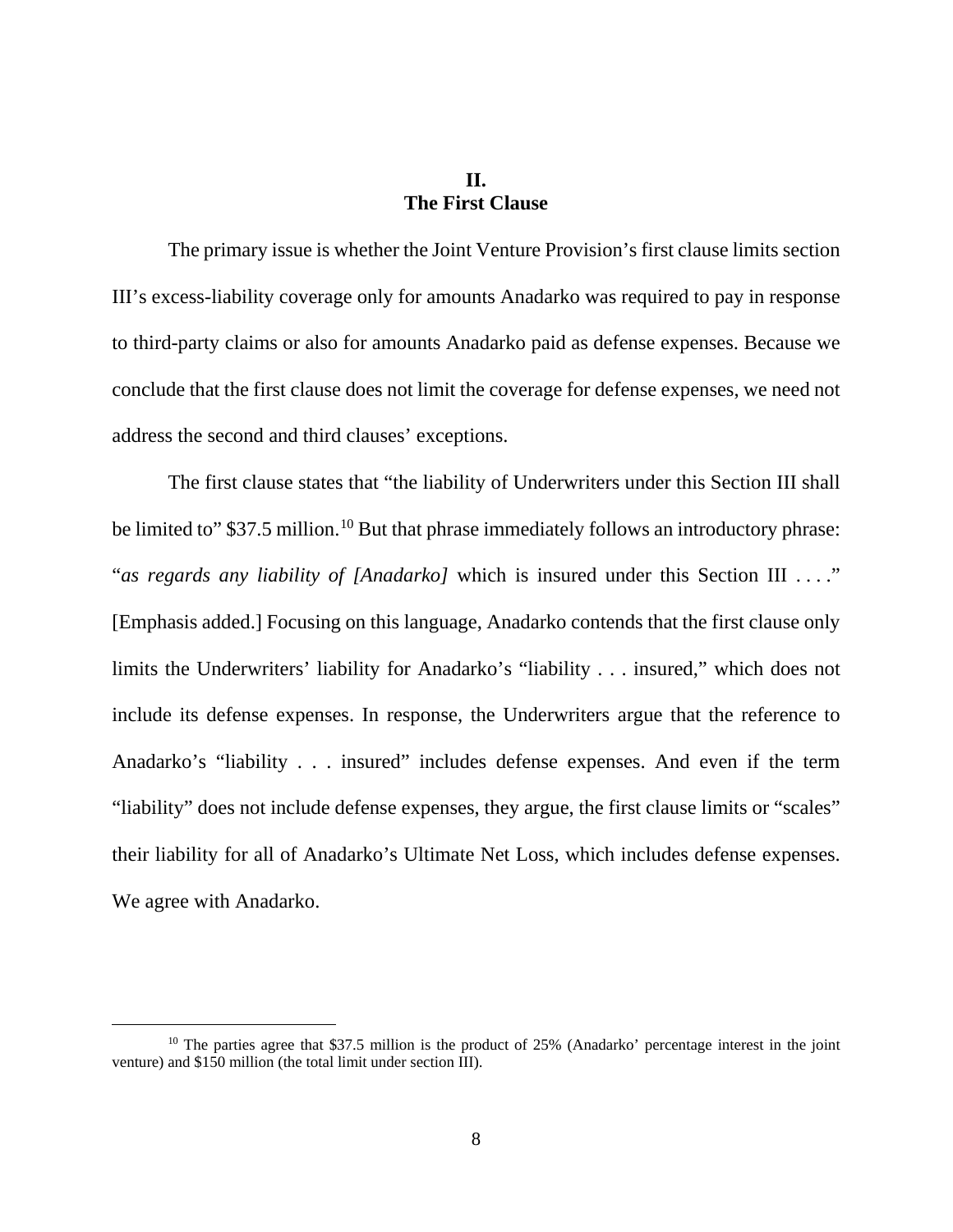#### **A. "Liability . . . insured"**

When construing an insurance policy, "our primary concern is to ascertain the intentions of the parties as expressed in the document." *RSUI Indem. Co. v. The Lynd Co.*, 466 S.W.3d 113, 118 (Tex. 2015). We look to the policy's language because it best represents what the parties actually intended. *Id.* Here, the parties focus first on the first clause's reference to "any liability" of Anadarko "which is insured" under section III and "which arises" out of Anadarko's joint venture with BP and MOEX. Anadarko argues that this clause limits section III's excess coverage to \$37.5 million *only* "as regards" those liabilities. So we must first determine whether Anadarko's defense expenses constitute an insured liability arising out of the joint venture.

Because the policy does not define the term "liability,"<sup>[11](#page-8-0)</sup> we must give the term its common, ordinary meaning, while reading the term "in context and in light of the rules of grammar and common usage." *Id.* To determine a term's common, ordinary meaning, we typically look first to dictionary definitions and then consider the term's usage in other authorities. *Tex. State Bd. of Exam'rs of Marriage & Family Therapists v. Tex. Med. Ass'n*, 511 S.W.3d 28, 35 (Tex. 2017). Like the court of appeals,  $12$  the Underwriters note that dictionaries generally define the term "liability" broadly to include any kind of debt, obligation, or responsibility. *See Liability*, BLACK'S LAW DICTIONARY (10th ed. 2014)

<span id="page-8-1"></span><span id="page-8-0"></span><sup>11</sup> "When an insurance policy defines its terms, those definitions control." *Evanston Ins. Co. v. Legacy of Life, Inc.*, 370 S.W.3d 377, 381 (Tex. 2012).

<sup>12</sup> *See* 552 S.W.3d at 277.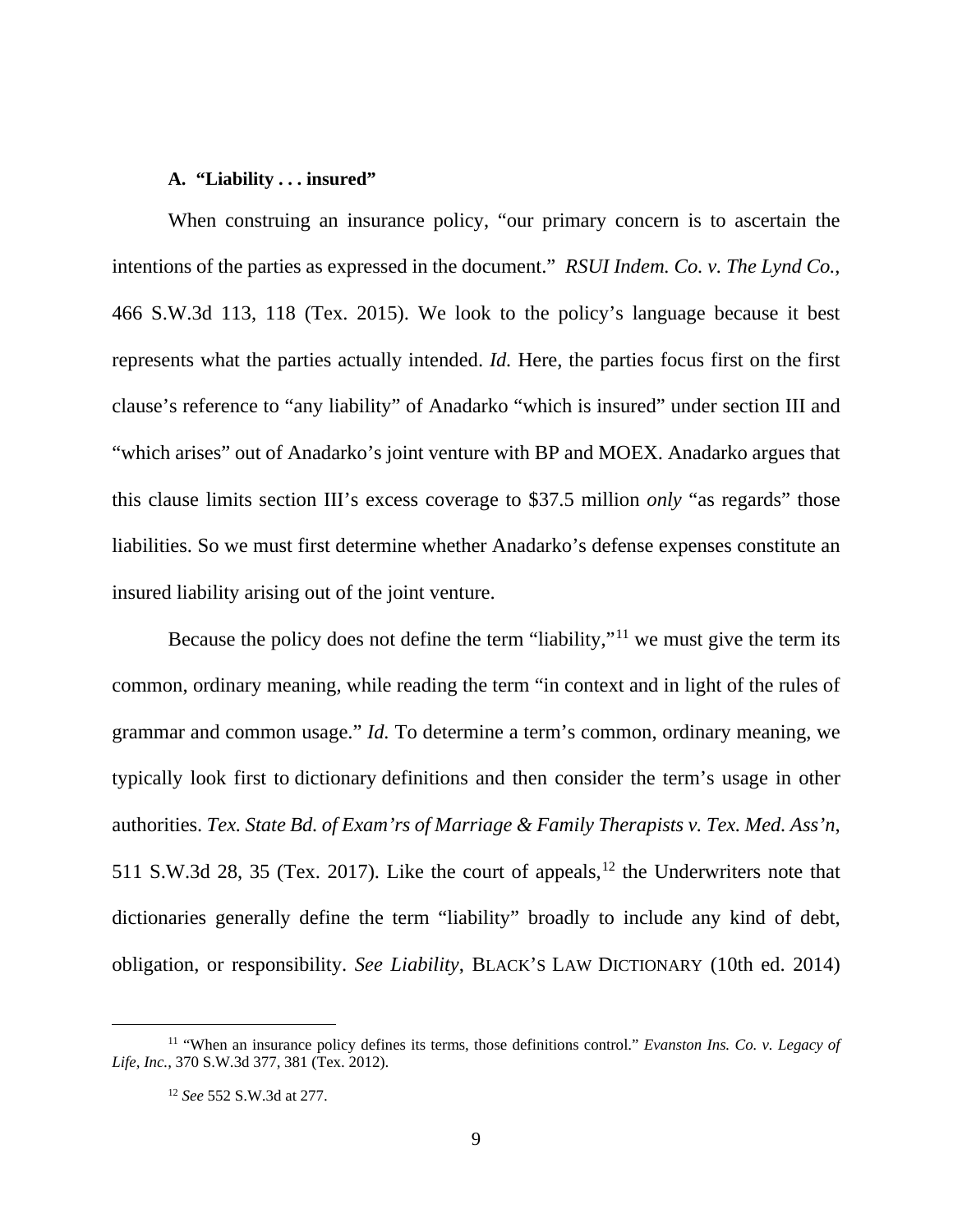(defining "liability" as the "quality, state, or condition of being legally obligated or accountable"); *Liability*, THE AMERICAN HERITAGE DICTIONARY (5th ed. 2014) (defining "liability" as "an obligation, responsibility or debt").<sup>[13](#page-9-0)</sup>

The Underwriters argue that Anadarko's obligation to pay the lawyers, investigators, and others who helped with Anadarko's defense constitutes Anadarko's liability, particularly because the policy did not require the Underwriters to defend Anadarko against any claims. Noting that the clause refers to "any" insured liability arising in "any manner whatsoever" from the joint venture, the Underwriters argue that the term carries its broadest possible meaning and encompasses all of Anadarko's debts or obligations arising from the joint venture. To construe the clause as applying only to Anadarko's obligation to pay in response to third parties' claims, they assert, would impermissibly add words the policy does not include.

As the dictionaries confirm, the term "liability" can refer broadly to any debt or obligation. But we cannot simply stop at the dictionary definitions. Whether we are

<span id="page-9-0"></span><sup>&</sup>lt;sup>13</sup> The court of appeals relied on Black's ninth edition, noting that it defines "liability" as "[t]he quality or state of being legally obligated or accountable; legal responsibility to another or to society, enforceable by civil remedy or criminal punishment," or "[a] financial or pecuniary obligation." *Id.* (quoting *Liability*, BLACK'S LAW DICTIONARY (9th ed. 2009)).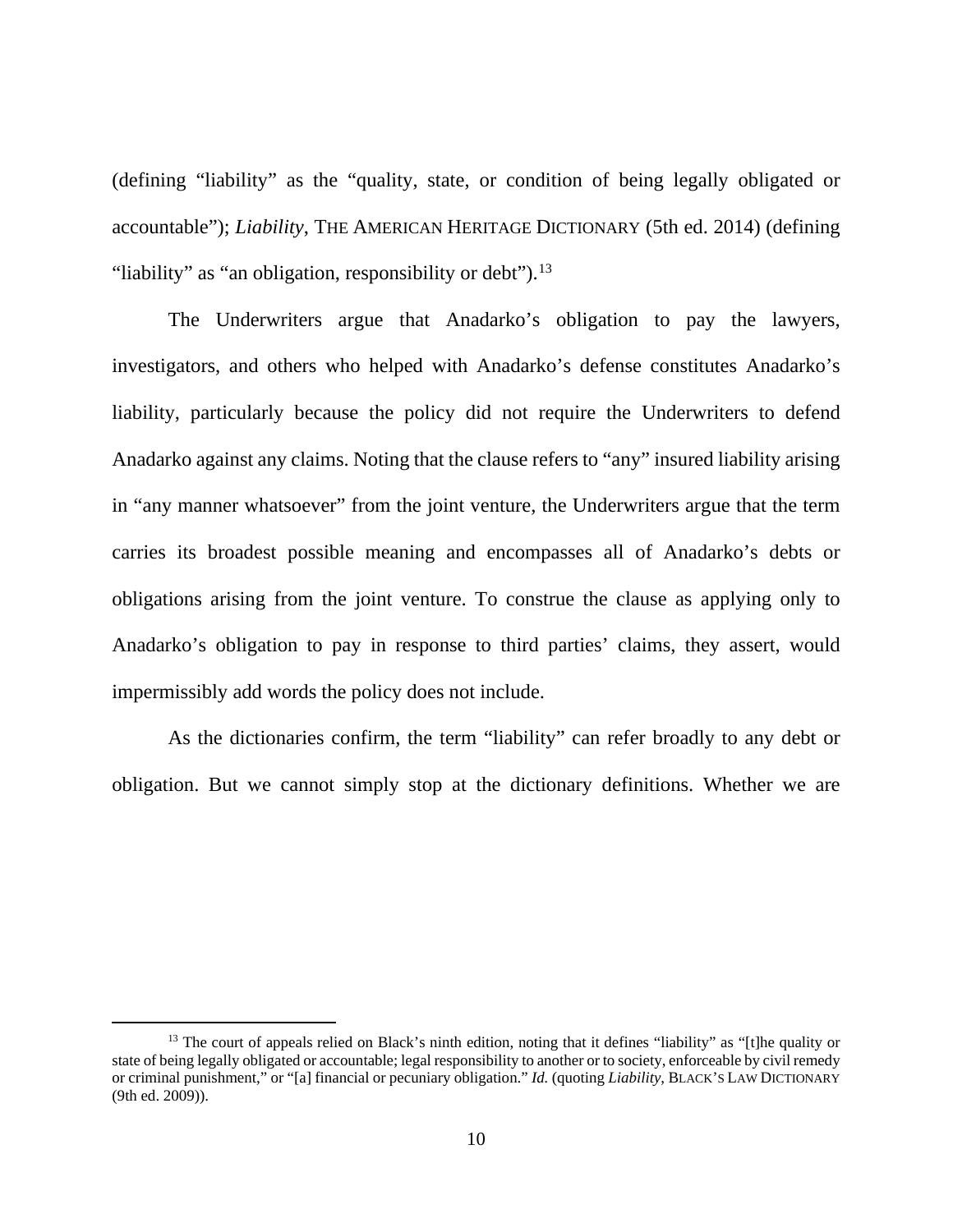construing insurance policies, statutes,  $^{14}$  $^{14}$  $^{14}$  pleadings,  $^{15}$  $^{15}$  $^{15}$  or simply "language itself,"<sup>[16](#page-10-2)</sup> context matters. As we have repeatedly explained, we must give an insurance policy's undefined words their common, ordinary meaning *unless*the policy itself demonstrates that the parties intended a "different" or more "technical" meaning. *In re Deepwater Horizon*, 470 S.W.3d at 464.[17](#page-10-3) Because we must "give effect to all of the words and provisions so that none is rendered meaningless," *RSUI*, 466 S.W.3d at 118, we cannot isolate any word, phrase, sentence, or section from its setting and construe it without considering its context, *Forbau v. Aetna Life Ins. Co.*, 876 S.W.2d 132, 134 (Tex. 1994).

Instead, we must consider how the policy uses the term at issue and apply that usage unless the provision at issue clearly requires a contrary meaning. *See Gonzalez v. Mission Am. Ins. Co.*, 795 S.W.2d 734, 736 (Tex. 1990) ("Words used in one sense in one part of a contract are, as a general rule, deemed to have been used in the same sense in another part of the instrument, where there is nothing in the context to indicate otherwise."). Here,

<span id="page-10-0"></span><sup>14</sup> *See City of Houston v. Bates*, 406 S.W.3d 539, 545 n.2 (Tex. 2013) ("[A]s our statutory construction cases make clear, context matters.").

<span id="page-10-1"></span><sup>15</sup> *See ETC Mktg., Ltd. v. Harris Cty. Appraisal Dist.*, 528 S.W.3d 70, 75 (Tex. 2017) ("Context matters. And in the context of this motion there is no question that ETC failed to present the temporary-period ground at all, let alone specifically.").

<sup>16</sup> *Deal v. United States*, 508 U.S. 129, 132 (1993).

<span id="page-10-3"></span><span id="page-10-2"></span><sup>17</sup> *See also U.S. Metals, Inc. v. Liberty Mut. Grp., Inc.*, 490 S.W.3d 20, 23 (Tex. 2015) ("The interpretation of an insurance policy, like other contracts, begins with the text, and requires that undefined words be given their plain, ordinary, and generally accepted meanings absent some indication of a different intent."); *Gilbert Tex. Const., L.P. v. Underwriters at Lloyd's London*, 327 S.W.3d 118, 126 (Tex. 2010) ("The policy's terms are given their ordinary and generally-accepted meaning unless the policy shows the words were meant in a technical or different sense.").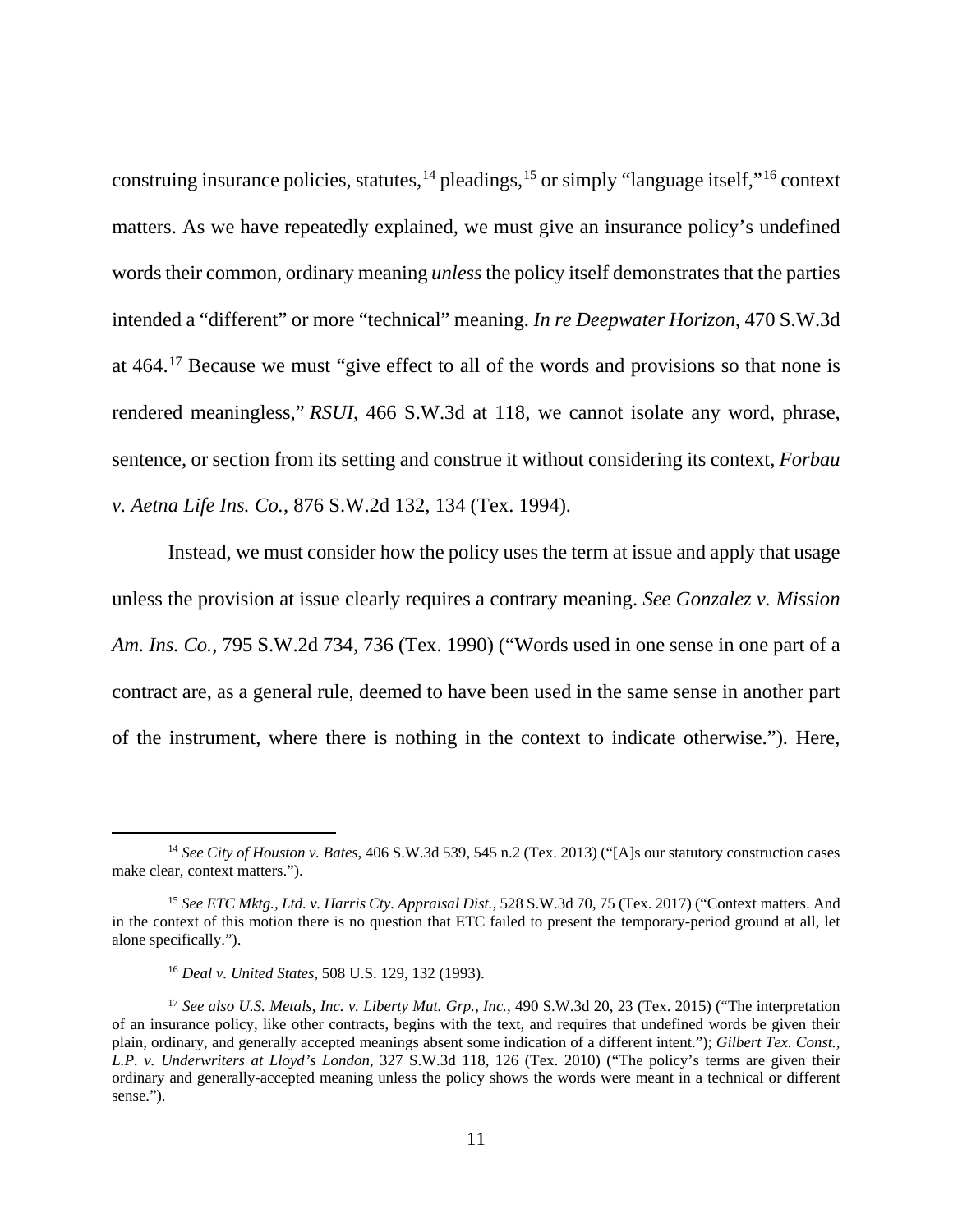although the policy does not define the term "liability," it consistently distinguishes between Anadarko's "liabilities" and "expenses." Based on the policy's usage of the term "liability" and its distinguishing references to "expenses," we conclude that, consistent with the term's common meaning within insurance and other legal contexts, "liability" refers in this policy to an obligation imposed on Anadarko by law to pay for damages sustained by a third party who submits a written claim.

## **1. "Liability" as used in the Coverage Provision**

In section III's coverage provision, the Underwriters agreed to indemnify Anadarko

only for "Ultimate Net Loss" sustained

 $\overline{a}$ 

*by reason of liability* 

(a) imposed upon [Anadarko] by law, or

(b) assumed by [Anadarko] under an "Insured Contract",

for damages in respect of:

- (i) "Bodily Injury"
- (ii) "Personal Injury"
- (iii) "Property Damage"
- (iv) "Advertising Injury",

caused by or arising out of an "Occurrence" . . . for which a "Claim" is first made in writing against [Anadarko] during the Policy Period . . . .

Although section III defines "Ultimate Net Loss" to include (and thus covers) "defence expenses," it only covers an Ultimate Net Loss that Anadarko sustains "by reason

of" *liability for damages* that is "imposed upon [Anadarko] by law"[18](#page-11-0) for which a written

<span id="page-11-0"></span><sup>&</sup>lt;sup>18</sup> The coverage provision describes liability for damages imposed on Anadarko by law *or* "assumed by [Anadarko] under an 'Insured Contract.'" But section III defines an "Insured Contract" to mean a written contract in which Anadarko assumes another party's "tort liability" to pay for a third party's "Bodily Injury," "Property Damage," "Personal Injury," or "Advertising Injury." The definition further defines "tort liability" to mean a liability that "would be imposed by law" in the absence of that written contract. So whether the "liability" to which the coverage provision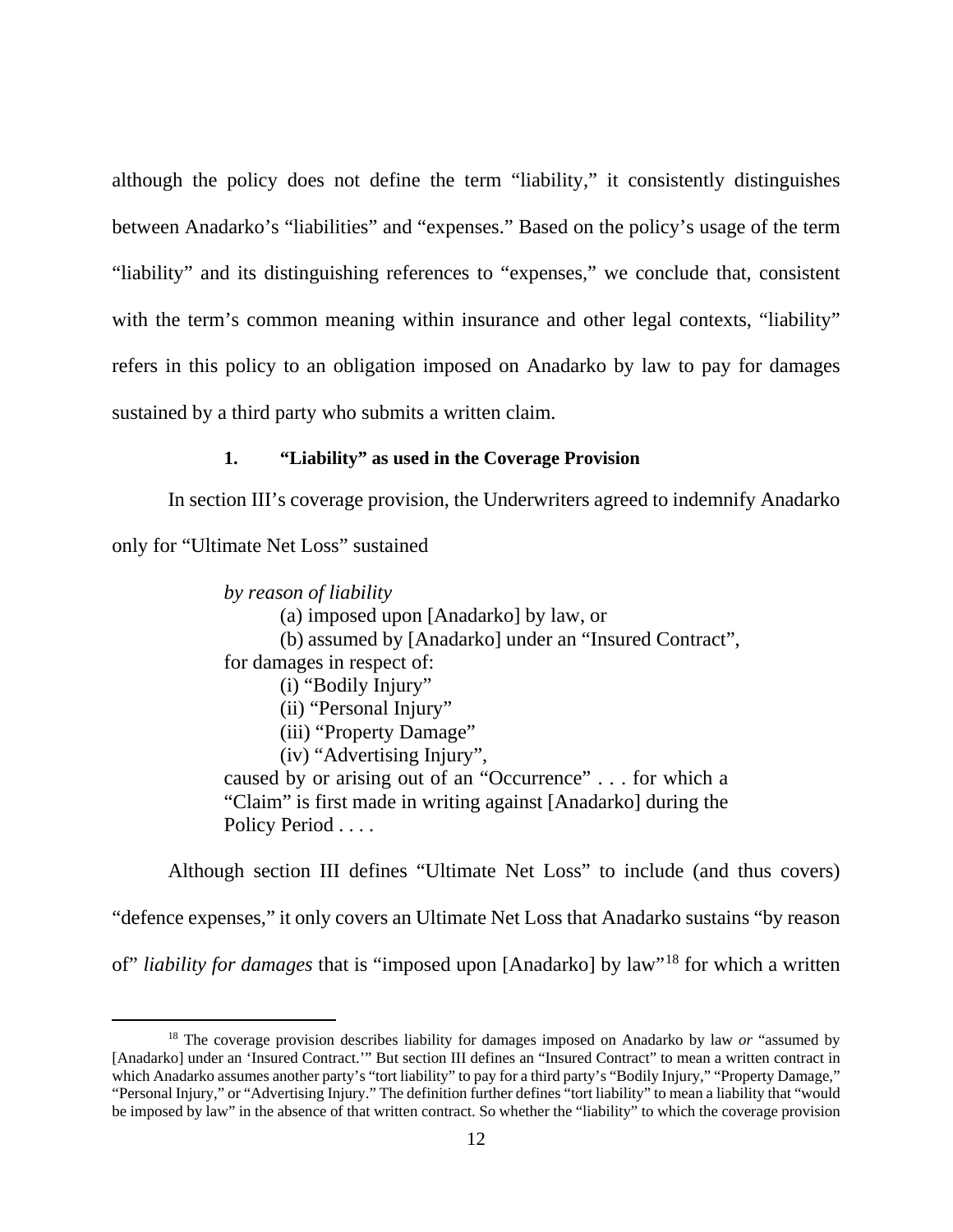"Claim"[19](#page-12-0) is made during the policy period. So the "liability . . . insured" to which the coverage provision refers is Anadarko's legally imposed obligation to pay for a third party's damages in response to a written claim. Such a liability triggers the Underwriters' obligation to indemnify Anadarko not only for that liability, but for all of its Ultimate Net Loss sustained "by reason of" that liability. The Ultimate Net Loss that section III insures includes defense expenses, but the legally imposed liability that triggers the Underwriters' duty to indemnify the Ultimate Net Loss does not. Instead, the liability insured and defense expenses are two separate components of the Ultimate Net Loss. As used in the coverage provision, the term liability does not include Anadarko's voluntarily assumed obligation to pay lawyers, investigators, or others for services provided to defend against the liability.

#### **2. Liabilities and defense expenses as "Ultimate Net Loss"**

As explained, section III defines "Ultimate Net Loss" to mean

the amount [Anadarko] is obligated to pay, by judgement or settlement, as damages resulting from an "'Occurrence" covered by this Policy, including the service of suit, institution of arbitration proceedings and all "Defence Expenses" in respect of such "Occurrence."

refers is imposed on Anadarko or contractually assumed by Anadarko, it is a liability imposed on Anadarko by law to pay for a third party's damages.

<span id="page-12-0"></span><sup>&</sup>lt;sup>19</sup> Section III defines "Claim" to mean "that part of each written demand received by [Anadarko] for damages, including the service of suit or institution of arbitration proceedings."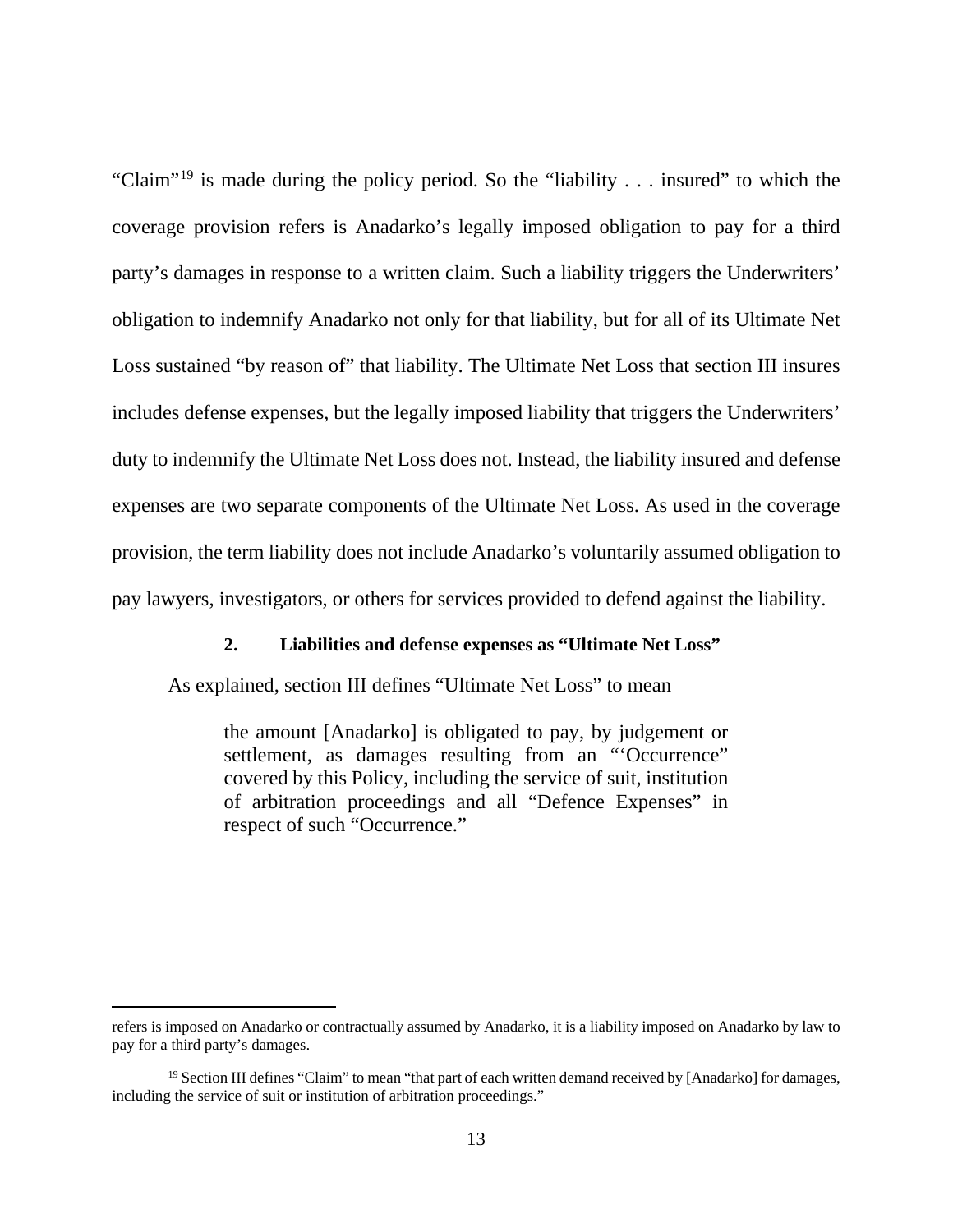The Underwriters argue that Anadarko's "liability" includes its defense expenses because, under this definition, the amount Anadarko is obligated to pay as damages "includ[es]" all defense expenses. This construction, however, misreads the definition.

The meaning of the first phrase of this definition—"the amount [Anadarko] is obligated to pay"—is clear: "Ultimate Net Loss" is a quantifiable monetary obligation of Anadarko. The second phrase—"by judgement or settlement"—is an adjectival phrase describing the obligation to pay. So reading the first two phrases together, "Ultimate Net Loss" means the amount of money that a judgment or settlement obligates Anadarko to pay. The third phrase—"as damages resulting from an 'Occurrence' covered by this Policy"—further describes the payment obligation, so that "Ultimate Net Loss" means the amount of money that a judgment or settlement obligates Anadarko to pay as damages resulting from a covered occurrence.

The fourth phrase—"including the service of suit, institution of arbitration proceedings and all 'Defence Expenses' in respect of such 'Occurrence'"—confirms that defense expenses are part of the Ultimate Net Loss, but it also makes the definition itself less clear. Theoretically, at least, this phrase could further describe all of what precedes it: the amount a judgment or settlement obligates Anadarko to pay as damages resulting from a covered occurrence. Read that way, the fourth phrase would suggest that section III treats defense expenses as "damages," and thus (as the Underwriters argue) a liability. But the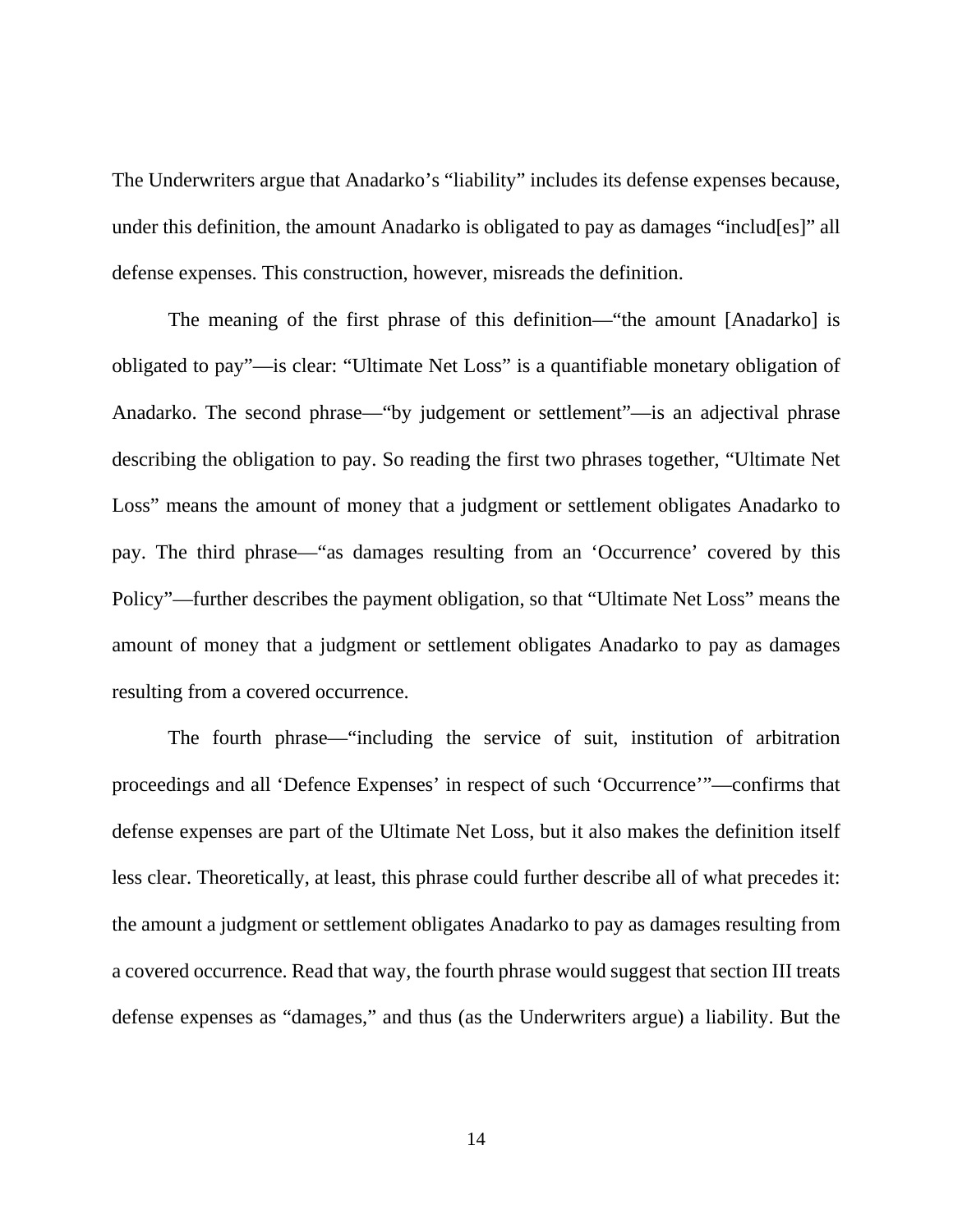definition refers only to damages that a judgment or settlement obligates Anadarko to pay. Judgments and settlements typically do not order a party to pay its own defense expenses.

Reasonably construed, the fourth phrase further describes only the first phrase— "the amount [Anadarko] is obligated to pay." Under this reading, the provision defines "Ultimate Net Loss" to mean an amount of money Anadarko is obligated to pay (1) as damages resulting from a covered occurrence as awarded in a judgment or settlement and (2) as defense expenses resulting from that covered occurrence. Thus, "Ultimate Net Loss" is comprised of two categories of obligations: damages awarded to third parties and defense expenses. Consistent with the coverage provision's language and the rest of the policy's usages of the terms, the definition of Ultimate Net Loss confirms that Anadarko's "liabilities" consist of its obligations imposed by law to pay for damages sustained by a third party who submits a written claim. Anadarko's "liabilities" do not include its defense expenses, although section III insures against both as part of the Ultimate Net Loss.

## **3. "Liability" as used in other provisions**

Other section III provisions use the term liability to refer to a legally imposed obligation to pay for a third party's damages in response to a written claim. A condition addressing "Cross Liability," for example, provides that if an "Occurrence" results in bodily injury or property damage to "one 'Insured' hereunder for which another 'Insured' is, or may be, *liable* then this Policy shall cover such 'Insured' against whom a *'Claim'* for *damages* has been made or may be made in the same manner as if separate policies had been issued to each 'Insured' hereunder." [Emphases added.] Similarly, section III defines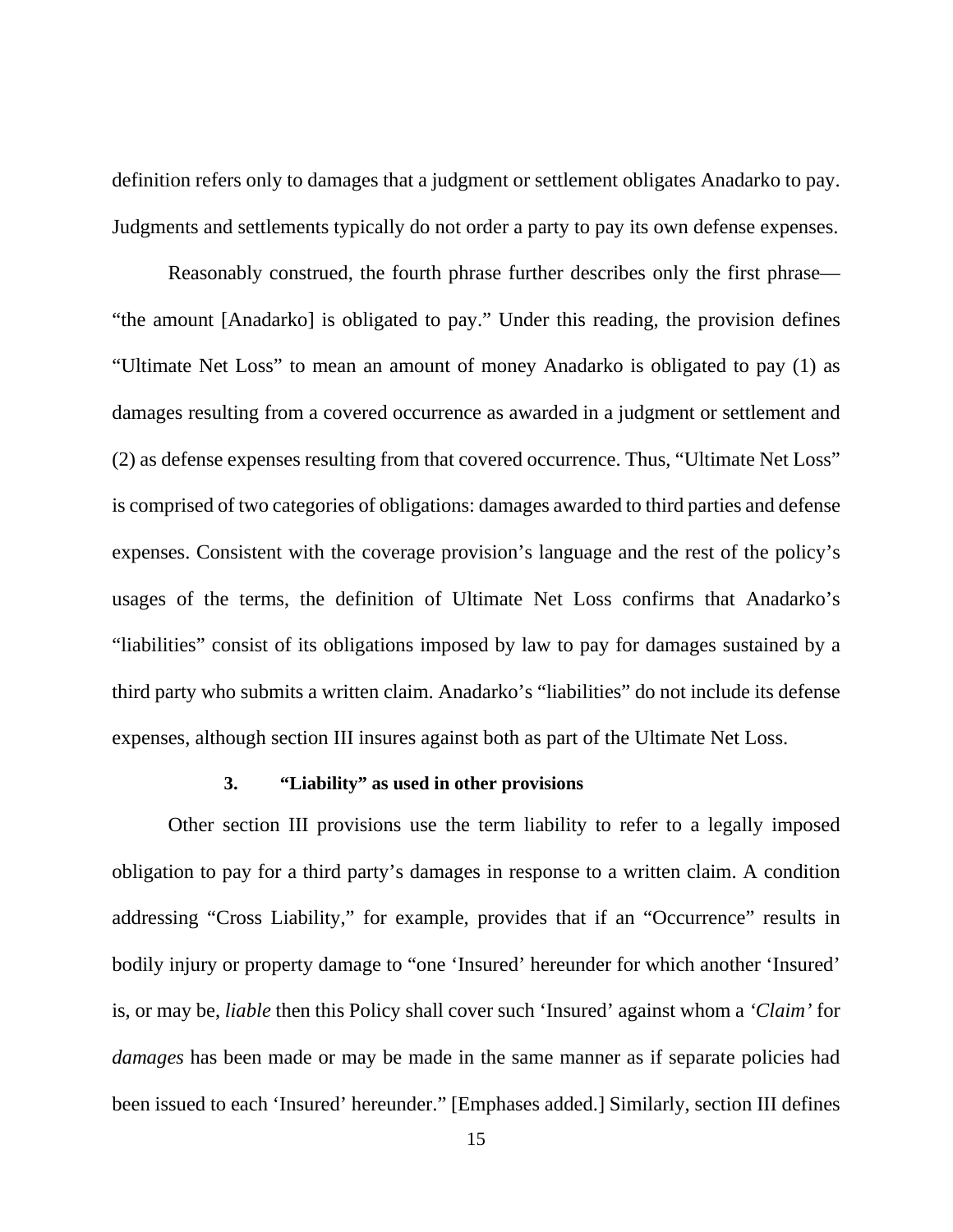"Completed Operations Liability" to mean "*liability* for 'Bodily Injury' and/or 'Property Damage' arising out of the 'Insured's' operations or reliance upon a representation or warranty made at any time with respect thereto, but only if the 'Bodily Injury' and/or 'Property Damage' happens after such Operations have been completed or abandoned." [Emphasis added.] And the Joint Venture Provision itself supports this meaning, referring in the third clause to amounts for which Anadarko may become "legally liable in a court of competent jurisdiction."

# **4. "Liability" distinguished from other references**

We have found no policy provision that implies, indicates, or suggests that a reference to a "liability . . . insured" includes expenses Anadarko itself incurs responding to or defending a "Claim." To the contrary, the policy repeatedly refers separately to "liability" and "expenses." The policy refers, for example, to "liabilities *or* expenses incurred as a result of a peril insured under this Policy," to "claims, liabilities, costs *and* expenses," to a "loss, damage *or* expense," and to a "loss damage liability *or* expense." [Emphases added.] By consistently referring separately to liabilities and expenses, the policy indicates that although it covers both, they are not the same.

## **5. "Liability" as commonly used in legal and insurance contexts**

We have explained that, in the insurance context, "liability insurance" generally covers "damage the insured does to others." *Members Mut. Ins. Co. v. Hermann Hosp.*, 664 S.W.2d 325, 327–28 (Tex. 1984) (holding that uninsured-motorist coverage did not protect the insured from liability for damages caused to others). We have also held that an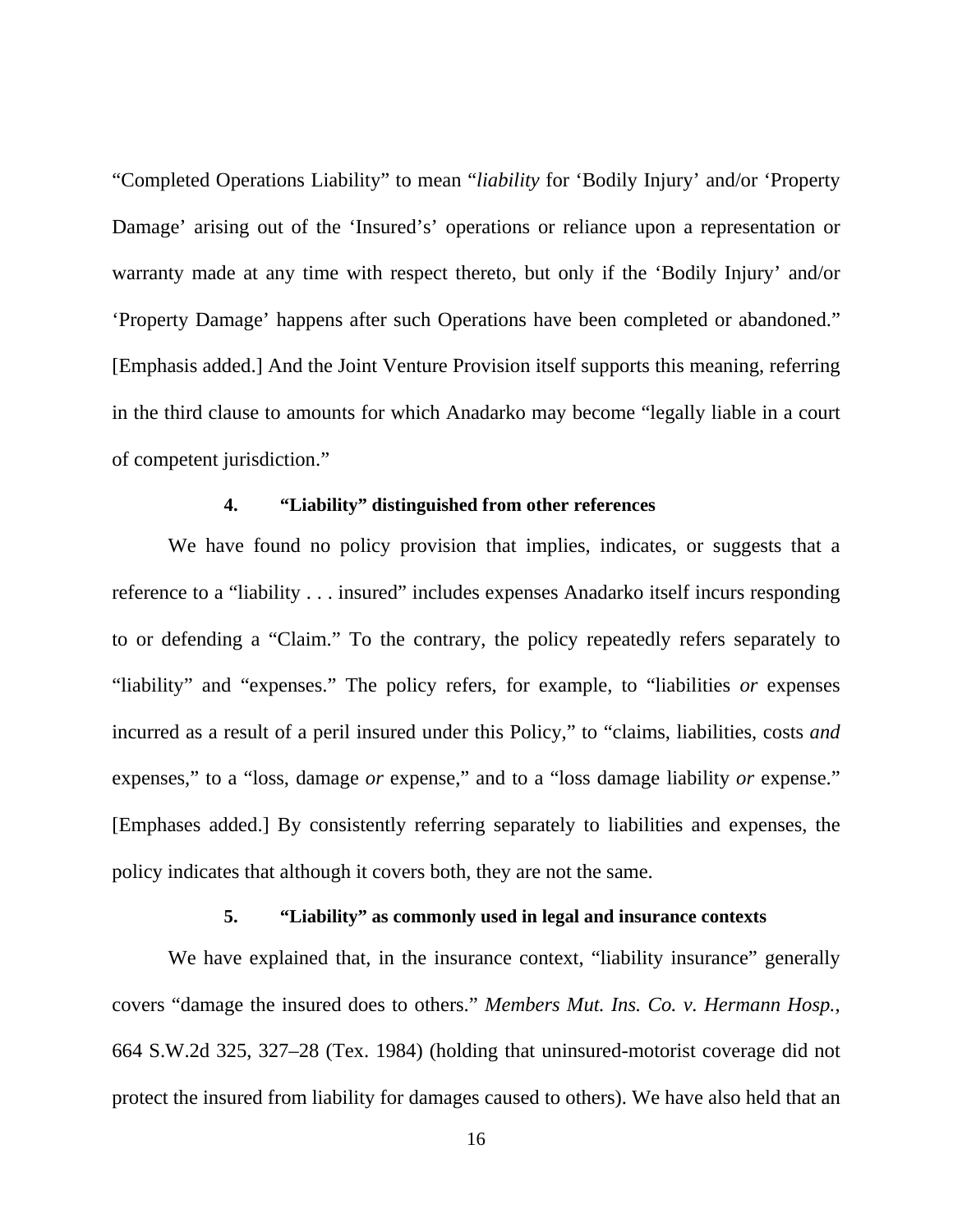insured's defense expenses are not "damages" a third party sustains and "claims." *Lamar Homes, Inc. v. Mid-Continent Cas. Co.*, 242 S.W.3d 1, 17 (Tex. 2007). Even in the broader common, ordinary sense, "damages" are "[m]oney claimed by, or ordered to be paid to, a person as compensation for loss or injury," *In re Xerox Corp.*, 555 S.W.3d 518, 529 (Tex. 2018) (quoting *Damages*, BLACK'S LAW DICTIONARY (10th ed. 2014)), and thus "attorney's fees are generally not damages, even if compensatory," *id.* (citing *In re Nalle Plastics Family Ltd. P'ship*, 406 S.W.3d 168, 173 (Tex. 2013)). The policy at issue here consistently uses the terms liability, damages, and defense expenses consistent with these common legal meanings.

For these reasons, we conclude that the Joint Venture Provision's reference to "any liability of [Anadarko] which is insured" under section III does not refer to Anadarko's defense expenses. Although Anadarko's liabilities and defense expenses are both included in its "Ultimate Net Loss," and thus both are "insured" under section III, the policy distinguishes between the two, and the Joint Venture Provision applies only to liabilities, not to defense expenses.

#### **B. Scaling the limit**

The Underwriters argue that, even if the term "liability" does not refer to defense expenses, the Joint Venture Provision nevertheless reduces or scales section III's coverage of those expenses. Specifically, they reason that because (1) the Joint Venture Provision reduces or scales their liability under section III, (2) their liability under section III is for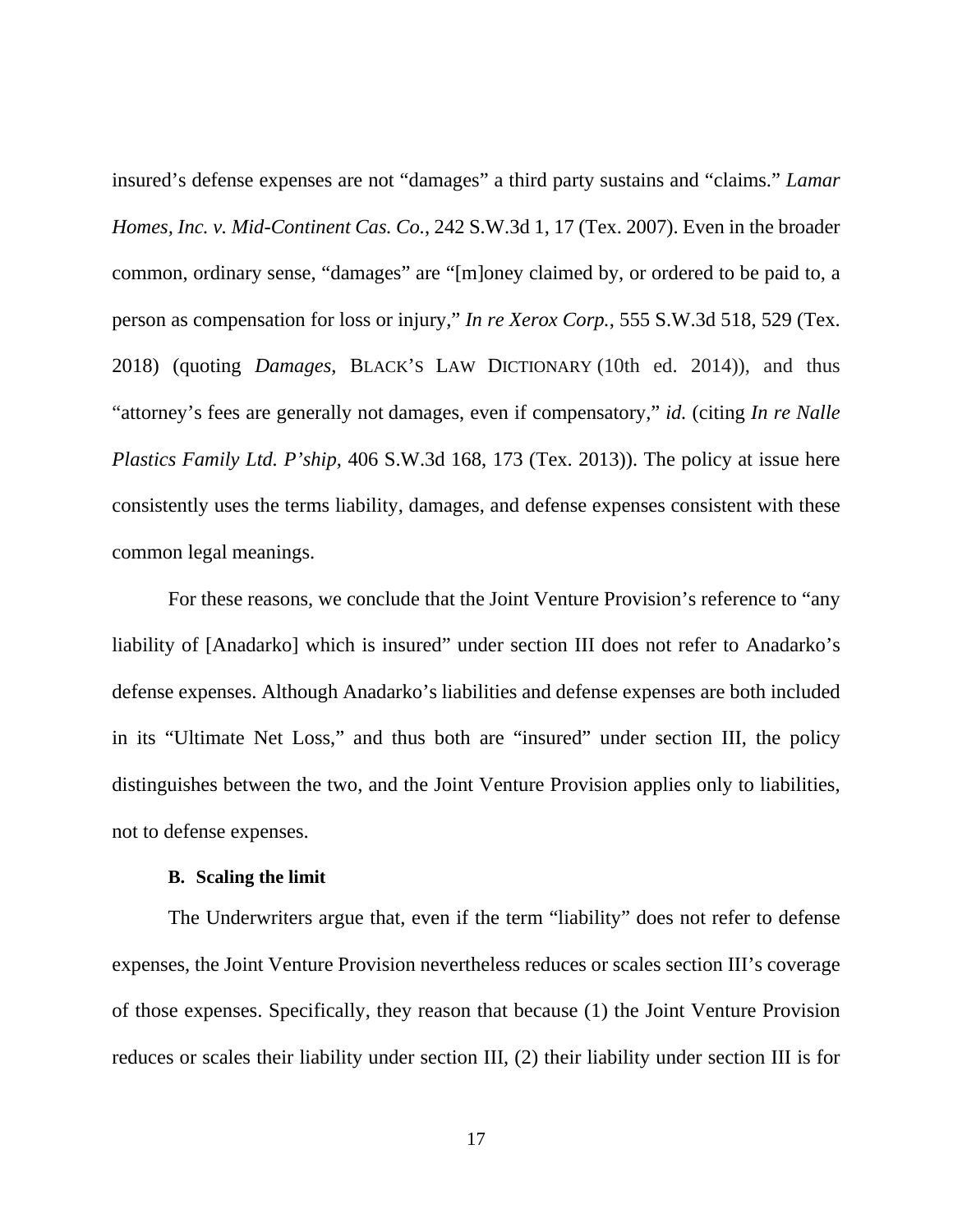Ultimate Net Loss, and (3) Ultimate Net Loss includes defense expenses, the Joint Venture Provision reduces or scales their liability for defense expenses. Again, we disagree.

As explained, the Joint Venture Provision does in fact limit the Underwriters' liability "under this Section III" to \$37.5 million. But the introductory phrase states that the limit applies only "as regards" Anadarko's liabilities that section III insures and that arise out of the joint venture. The Underwriters argue that the introductory phrase merely creates a "condition" that governs "when" the Joint Venture Provision applies: whenever Anadarko's liability is insured and arises out of a joint venture. Whenever that condition is satisfied, they argue, the next phrase describes "how" the first clause limits the Underwriters' liability under section III: it is scaled based on Anadarko's percentage interest in the joint venture. So, they assert, when the first clause applies, it reduces or scales the Underwriters' section III obligation to pay for Anadarko's Ultimate Net Loss, which includes defense expenses.

This argument misreads the Joint Venture Provision. The first clause does not say that the Underwriters' liability under section III is limited "when," "if," "in the event that," or "upon the condition that" Anadarko's liability is insured and arises out of a joint venture. Instead, it says the Underwriters' liability under section III is limited "*as regards* any liability" of Anadarko that is insured and arises out of a joint venture. As the Underwriters themselves concede, "as regards" means "concerning" or "with respect to." *See Regard*, NEW OXFORD AMERICAN DICTIONARY, (3d ed. 2010) (defining "as regards" as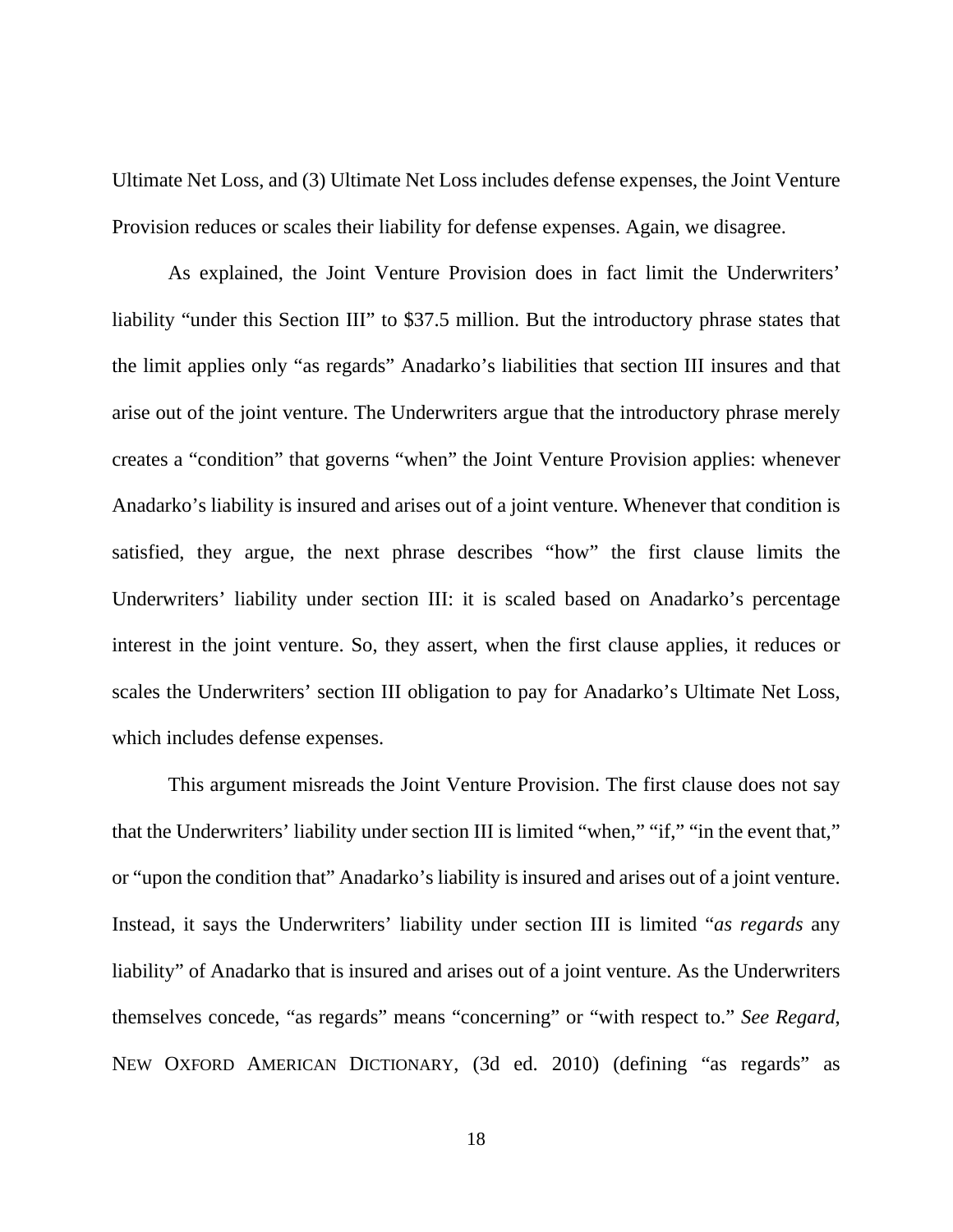"concerning, with respect to"); *Regard*, WEBSTER'S NEW COLLEGIATE DICTIONARY (9th ed. 1981) (defining "as regards" as "with respect to : CONCERNING").<sup>[20](#page-18-0)</sup> By using the phrase "as regards," the first clause limits the Underwriters' liability "with respect to" or "concerning" Anadarko's "liability" that is insured and arises out of a joint venture. Because Anadarko's defense expenses are not liabilities, the clause does not limit the Underwriters' liability "as regards" those expenses.

The Underwriters argue that this construction renders the Joint Venture Provision's first clause absurd because it results in two separate liability limits under section III—one for Anadarko's defense expenses (\$150 million) and one for Anadarko's third-party liabilities (\$37.5 million). We disagree. Section III has only one excess-liability limit: \$150 million is the maximum the Underwriters will ever have to pay to indemnify Anadarko for its Ultimate Net Loss, which includes both liabilities and defense costs. But when the Joint Venture Provision applies, the most the Underwriters must pay for Anadarko's jointventure *liabilities* is \$37.5 million.

So if, for example, Anadarko's liability arising out of the joint venture were \$50 million and it incurred defense expenses of \$50 million, for a total loss of \$100 million, the Joint Venture Provision would limit the Underwriters' total liability under section III to \$87.5 million (\$37.5 million for liabilities plus \$50 million for defense expenses), even

<span id="page-18-0"></span><sup>20</sup> *See also Edelstein v. Brown*, 100 S.W. 129, 129 (Tex. 1907) (noting the phrase "as to" is defined to mean "[s]o far as it concerns; as regards; as respects; in regard to; in respect to").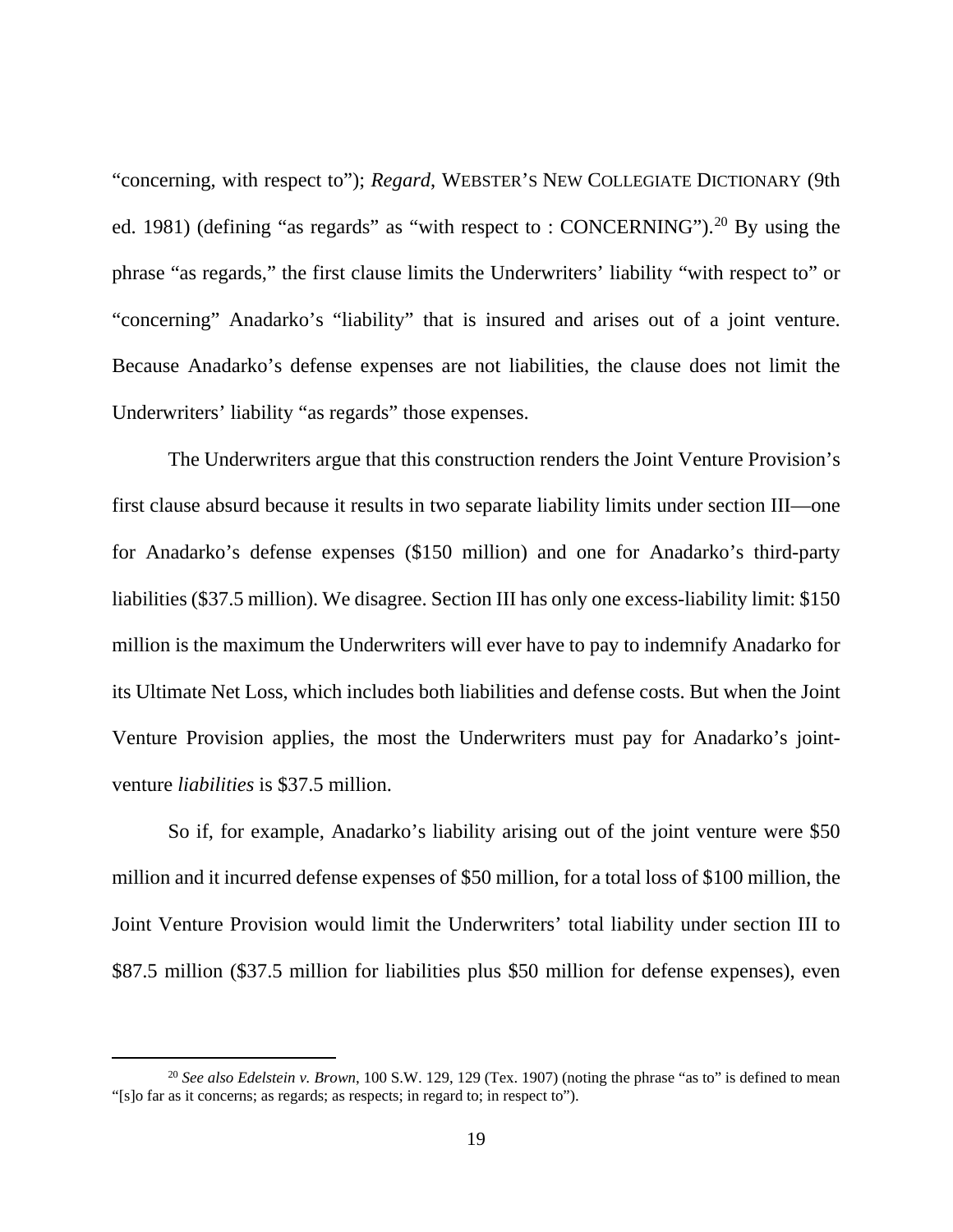though section III's single liability limit is \$150 million. The result would be the same if Anadarko's joint-venture liability were \$100 million and its defense expenses were \$50 million, for a total loss of \$150 million. But if the liability were \$50 million and the defense expenses were \$100 million, the Joint Venture Provision would limit the Underwriters' total liability to \$137.5 million (\$37.5 million for liabilities and \$100 million for defense expenses). And if, as alleged here, Anadarko's joint-venture liability were \$4 billion and its defense expenses were some amount greater than  $$100$  million,<sup>21</sup> the Joint Venture Provision and the section III liability limit would work together to limit the Underwriters' total liability to \$37.5 million plus the amount of Anadarko's insured defense expenses, up to a combined total of \$150 million. Without regard to the wisdom or desirability of that arrangement, we cannot agree that it is absurd. *See Combs v. Health Care Servs. Corp.*, 401 S.W.3d 623, 630 (Tex. 2013) ("The absurdity safety valve is reserved for truly exceptional cases, and mere oddity does not equal absurdity.").

## **III. Conclusion**

For the reasons explained,<sup>[22](#page-19-1)</sup> we hold that the Joint Venture Provision does not limit the Underwriters' liability for Anadarko's defense expenses insured under section III. We

<span id="page-19-0"></span><sup>&</sup>lt;sup>21</sup> Anadarko asserts that its covered defense expenses exceed \$100 million. The Underwriters dispute the amount, but the trial court has not yet resolved that dispute pending this interlocutory permissive appeal. We hold only that the Joint Venture Provision does not limit the Underwriters' liability for Anadarko's insured defense expenses and reach no conclusions as to the actual amount of those expenses, if any.

<span id="page-19-1"></span> $22$  Anadarko and its supporting amici alternatively urge us to construe the Joint Venture Provision in Anadarko's favor because (1) the parties agreed to delete certain policy provisions, including one that expressly reduced coverage for defense expenses whenever Anadarko paid a demand for damages that were "only covered in